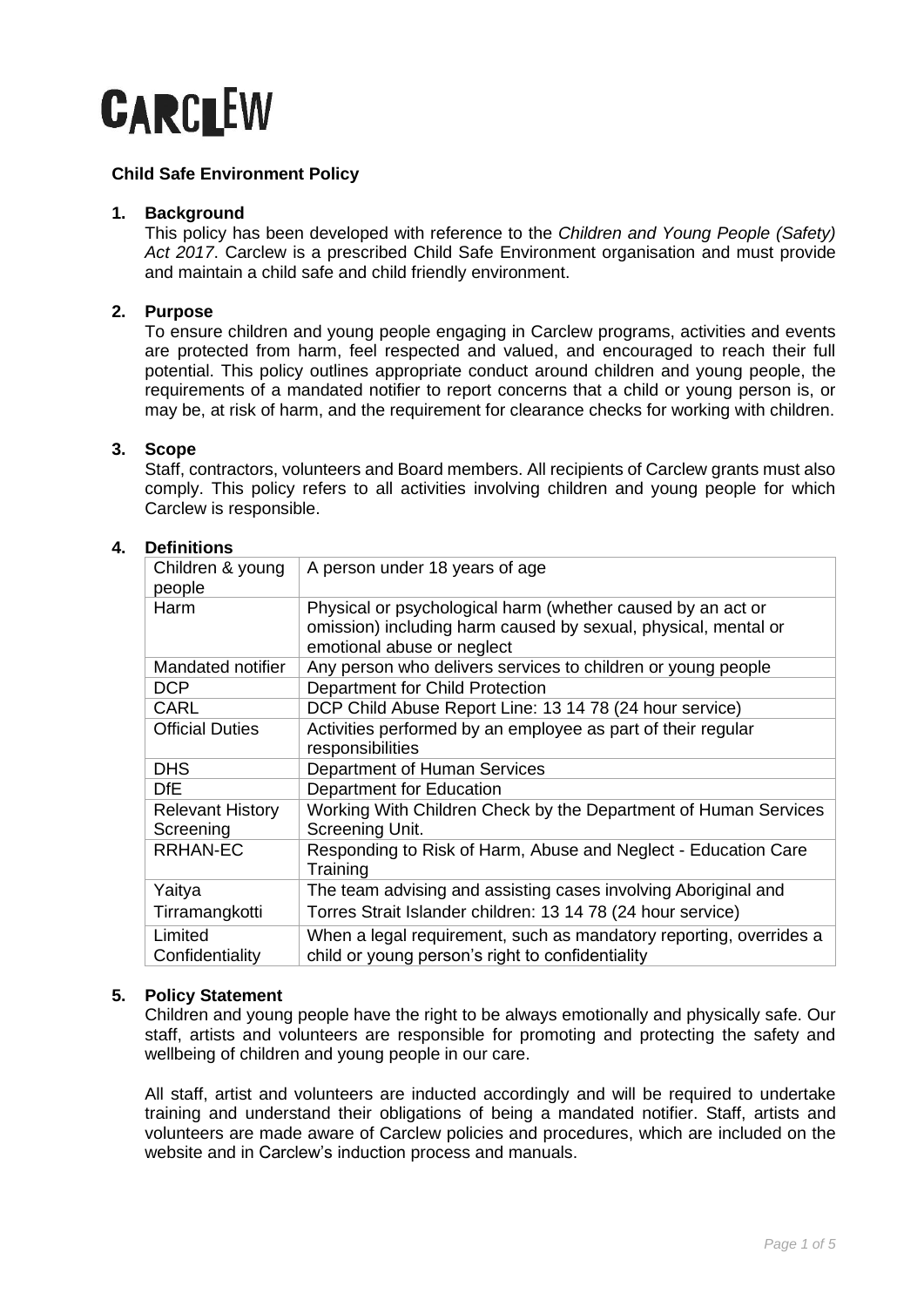Carclew will not engage any individuals, in a paid or voluntary role, if they have been convicted of any offence involving violence, neglect or any sexual offence against adults or children regardless of the time that has elapsed since the offence.

### 5.1 Working With Children Check

All employees, artists and volunteers engaged by Carclew are required to be cleared through a Working with Children Check undertaken by the DHS Screening Unit.

Carclew will view the DHS document, and record date of birth, reference number, expiry date, and outcome of the check.

### 5.2 Duty of Care

Employees, artists and volunteers working with Carclew must act with integrity, respect and accountability including a duty of care towards children and young people. They are responsible for promoting and protecting the safety and wellbeing of children and young people by:

- Adhering to Carclew's Child Safe Environment policies and procedures and taking all responsible steps to ensure the safety and protection of children and young people.
- Being a positive role model to children and young people.
- Setting clear boundaries about appropriate behaviour with any children and young people they interact with.
- Listening and responding appropriately to the views and concerns of children and young people.
- Ensuring another adult is always present or in sight when interacting one to one with a child or young person.
- Being alert to children and young people who are, or may be at risk of harm, and reporting as soon as possible to the Child Abuse Report Line (CARL) on 13 14 78.
- Responding quickly, fairly and transparently to any serious complaints made by a child, young person or their parent/guardian.
- Encouraging children and young people to 'have a say' on issues that are important to them.

All employees, artists or volunteers engaged by Carclew must **not**:

- Engage in rough or physical games with a child or young person.
- Develop any 'special' relationship with a child or young person that could be seen as favouritism such as offering gifts or special treatment.
- Do things of a personal nature that a child or young person can do for themselves, such as toileting or changing clothes.
- Discriminate against any child or young person because of their age, gender, gender identity, cultural background, religion, vulnerability or sexuality.

#### 5.3 Mandated Notifier

When working with children or young people, an adult is a mandated notifier and has a legal obligation to report any suspicion, on reasonable grounds, that a child or young person is, or may be, at risk of harm.In accordance with the *Child Safety (Prohibited Persons) Act 2016*, all staff, artist and volunteers are trained and aware of their mandatory reporting obligations.

#### 5.4 Reporting any suspicions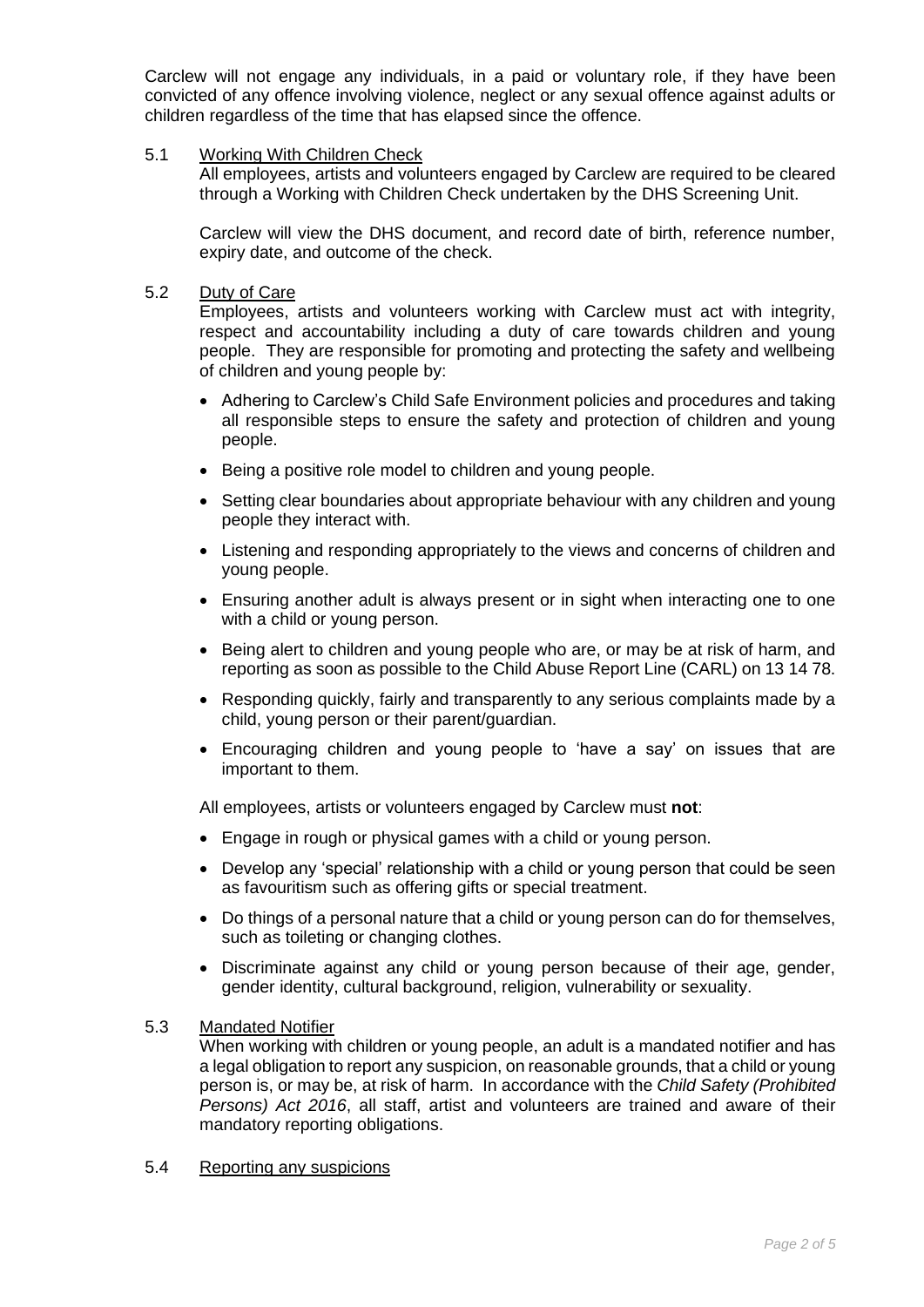If, in the course of their duty, a mandated notifier suspects that a child or young person is, or may be at risk of harm, they are legally obliged to notify DCP Child Abuse Report Line (CARL) on 13 14 78 (24 hour service), as soon as practicable after the suspicion is formed. There is no requirement to seek permission from the line manager or supervisor to make a notification. The law does not require the mandated notifier to prove abuse or neglect occurred. A report must be made to SA Police on 000 if the child or young person is at immediate risk of harm.

### 5.4.1 Ongoing support

After making a notification, the mandated notifier may be required to continue acting as a support person for the child or young person. This may include attending and participating in case meetings and providing a written report of the incident.

The Chief Executive will ensure that appropriate support is available for the mandated notifier including access to professional counselling if required.

### 5.4.2 Allegations involving staff, artists or volunteers

If an allegation is made involving an employee, artist or volunteer acting on behalf of Carclew it will be reported immediately to CARL on 13 14 78, and to SA Police if required. The Board and Chief Executive will make temporary arrangements to balance the needs of ongoing safety of the child or young person, any investigations, maintaining the privacy of all involved and reputations at risk.

### 5.5 Yaitya Tirramangkotti

Mandated notifiers can request to report directly to Yaitya Tirramangkotti, a team at CARL providing advice and assistance for cases involving Aboriginal and Torres Strait Islander children ensuring that the children and families involved are cared for in ways that are culturally appropriate.

#### 5.6 Failure to report

Under *Section 31(1)* of the *Children and Young People Safety Act 2017*, failure to notify is a criminal offence and currently carries a maximum penalty of \$10,000. *Section 31 (2)* outlines exceptions to this ruling.

# 5.7 Training

Carclew is an agency of the Department for Education (DfE), which requires any person who works or volunteers with children and young people on DfE sites to be trained accordingly.

All staff are required to complete the full Responding to Risk of Harm, Abuse and Neglect – Education and Care (RRHAN-EC) training and must ensure that this qualification is current and up to date at all times.

Carclew artists and volunteers must complete the Volunteer RRHAN-EC Fundamentals Course which can be accessed on the DfE website.

However, artists who are working within in a Department for Education South Australia government school site or an independent (private) school site must hold the equivalent to the full Responding to Risk of Harm, Abuse and Neglect – Education and Care (RRHAN-EC) training prior to their start date.

If staff or artists have previously completed the 'Safe Environments – Through their Eyes' training, the RRHAN-EC Fundamentals course also needs to be completed to bridge their existing qualification to the full RRHAN-EC.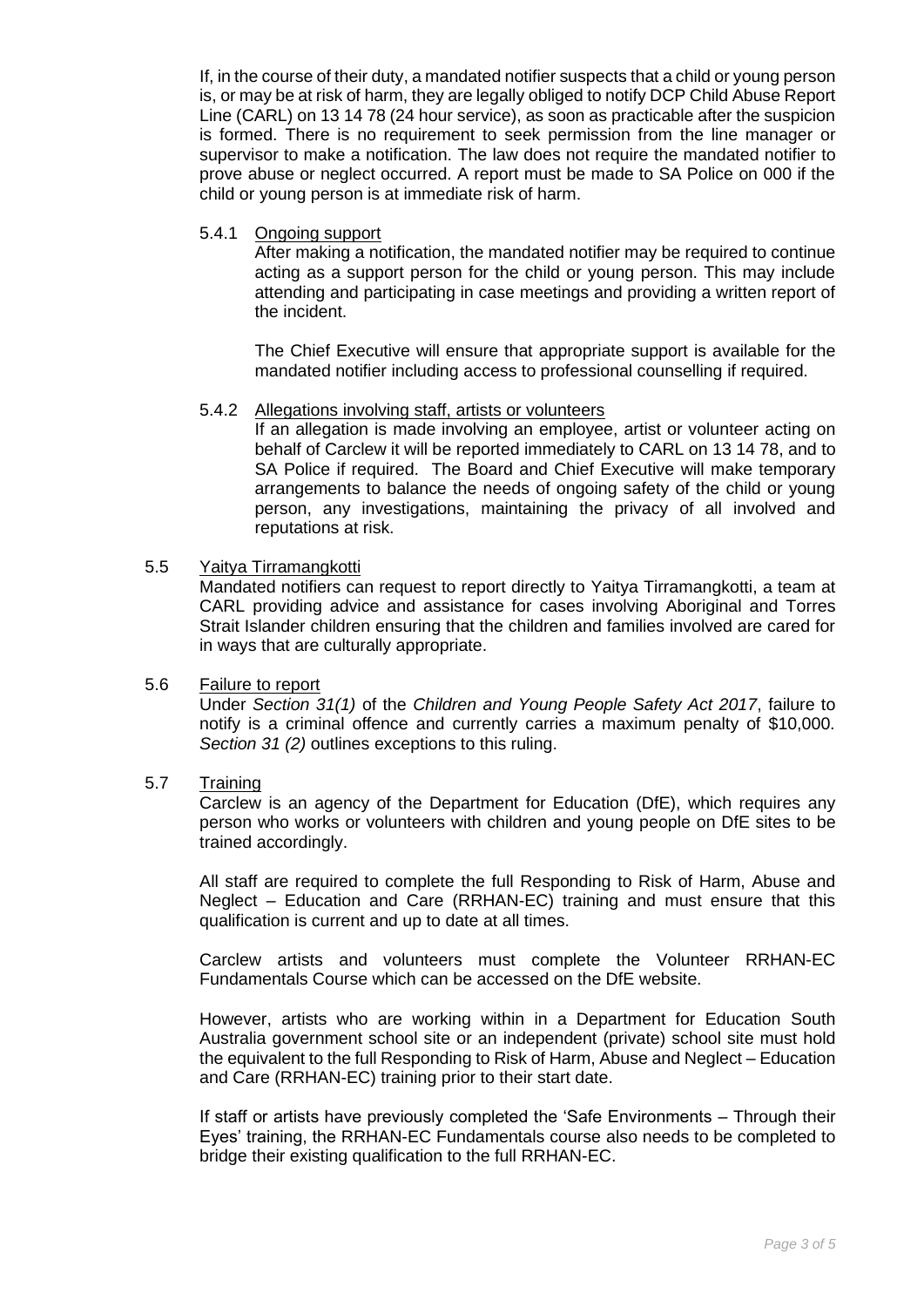Employees have a responsibility to consider all requirements when working with children in the planning phase of projects. Artist and volunteers must meet the training requirements prior to contracting for projects.

#### 5.8 Suspicion on reasonable grounds and what not to report

If the mandated notifier is unsure whether there is a suspicion on reasonable grounds to notify, consult a social worker by calling CARL and DCP to determine whether action is warranted.

Definitions of 'suspicion on reasonable grounds', 'indicators of abuse or neglect' and 'what not to report' can be found at [www.childprotection.sa.gov.au](about:blank)

### 5.9 Confidentiality and Limited Confidentiality

If a report is made, the mandated notifier must ensure that the privacy and reputation of the child/young person and the accused are always respected.

Under *Section 163* of the *Children and Young People (Safety) Act 2017,* a mandated notifier's identity will not be disclosed unless it is:

- made with the consent of the person who gave the notification:
- required or authorised by the Chief Executive or under the Act;
- made by way of evidence where the court or tribunal is satisfied the disclosure is of critical importance in the proceedings and failure to admit it would prejudice the proper administration of justice;
- reasonably necessary for the performance of the person's official functions and duties, or the functions and duties of a State authority relating to the protection of children and young people from harm; or
- reasonably necessary to prevent harm, or further harm, being caused to a child or young person to whom the information relates.

When working with children and young people, all employees, artists and volunteers have an obligation to 'limited confidentiality', which means that mandatory reporting overrides a child and young person's right to confidentiality. Example: do not promise to 'keep a secret' before a child or young person discloses information.

# 5.10 Child Safe Environment and Risk Assessment and Management

Carclew is committed to providing an environment that is child safe and child friendly where children feel respected, valued and are encouraged to reach their full potential. Carclew is also committed to providing a facility that is occupational safe and free from risk or harm. Carclew identifies, assesses and takes steps to minimise and prevent the likelihood of risk of harm to children and young people using our services. Risk Assessment and Control Plans are prepared for all Carclew projects, activities and events. All staff, artists and volunteers are inducted, trained and aware of their obligations in relation to child safety and mandatory reporting requirements.

#### 5.10.1 Children's participation - Working with Children in Art

The South Australian Government is committed to upholding and promoting the rights of people to freedom in the practice of the arts, and to encouraging young people and children's involvement in the arts as participants, in the creative process and as members of an audience. Carclew adheres to the Department of Premier and Cabinet's *Protocols for Working with Children in Art* by ensuring that:

• parental consent is provided prior to working with any child under the age of 15;